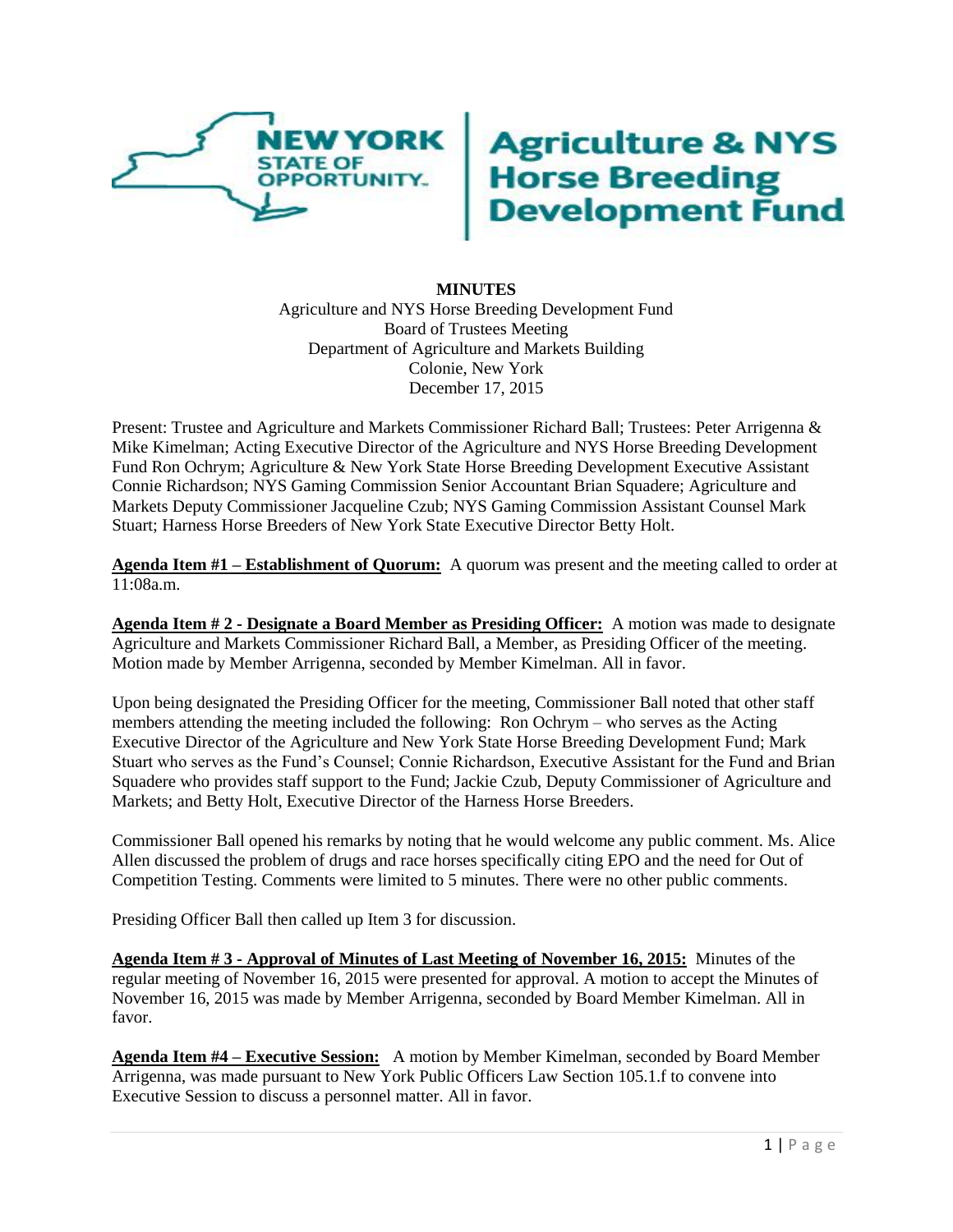**Return from Executive Session:** Upon returning from the Executive Session, Presiding Officer Ball thanked everyone for their patience. He noted that they just concluded an Executive Session, which he indicated that the Members would return to later, where the Fund discussed personnel matters as provided under Public Officers Law Section 105.1.

Presiding Officer Ball then went back to the agenda. He noted that given the absence of the representative from the Harness Horse Breeders he would skip **Items 5 through 7**, which would be returned to later in the meeting, and take up **Item 8**.

**ITEM 8 – Consideration of 2016 Sire Stakes Schedule –** Member Arrigenna presented the 2016 Sire Stakes schedule. Presiding Officer Ball thanked Board Member Arrigenna for his hard work in putting the schedule together. Member Kimelman discussed the consolation races and reminded participants of the dates of the consolation races. A motion to approve the 2016 Sire Stakes Schedule was made by Member Kimelman and seconded by Member Arrigenna. All in favor.

**ITEM 9 – Consideration of 2016 Excelsior Schedule –** Member Arrigenna presented the schedule for the 2016 Excelsior series noting that it was very similar to last year's except for the finals which would be at Saratoga and not split up between two tracks. Presiding Officer Ball thanked Member Arrigenna for his hard work on putting the race schedule together. A motion to approve the 2016 Excelsior Schedule was made by Member Kimelman and seconded by Member Arrigenna. All in favor.

Presiding Officer Ball noted that as for the County Fair Race schedule, that information was not receive for consideration at the time of the meeting since the county fairs meet in January. After that time, the Board should receive a schedule from them that will need to be approved by the Board.

**ITEM 10 – Consideration of 2016 Sire Stakes Purses –** Board Member Arrigenna discussed the purses for the Sire Stakes program noting that purses would remain the same as last year. A motion to approve the 2016 Sire Stakes Purse schedule was made by Member Kimelman and seconded by Member Arrigenna. All in favor.

# **ITEM 11 – Consideration of 2016 New York Sire Stakes Conditions:**

Presiding Officer Ball noted that the first item would be the Conditions for the New York Sire Stakes Program - #57 – which would be for foals of 2015. Member Kimelman discussed "out of competition testing" and his concern that such be placed in the conditions to allow for this important testing. Fund Counsel Mark Stuart discussed what was needed to effectuate the notice/clause in the conditions. Member Arrigenna also discussed the electronic registration process with the USTA which would now be accepted as proof of registration. Also, he noted that the program would now accept a "DX" so a horse would not have to requalify which was included in the Conditions. A motion to approve the 2016 Sire Stakes Conditions – New York Sire Stakes Program #57 – with amendments that would include a provision for out of competition testing, was offered by Member Kimelman and seconded by Member Arrigenna. All in favor.

The second conditions were for the New York Excelsior Series. Member Arrigenna noted that the DX provision was added along with the out of competition testing provision as previously discussed with Condition #57. A motion to approve the conditions for the Excelsior series was offered by Member Kimelman and seconded by Member Arrigenna. All in favor.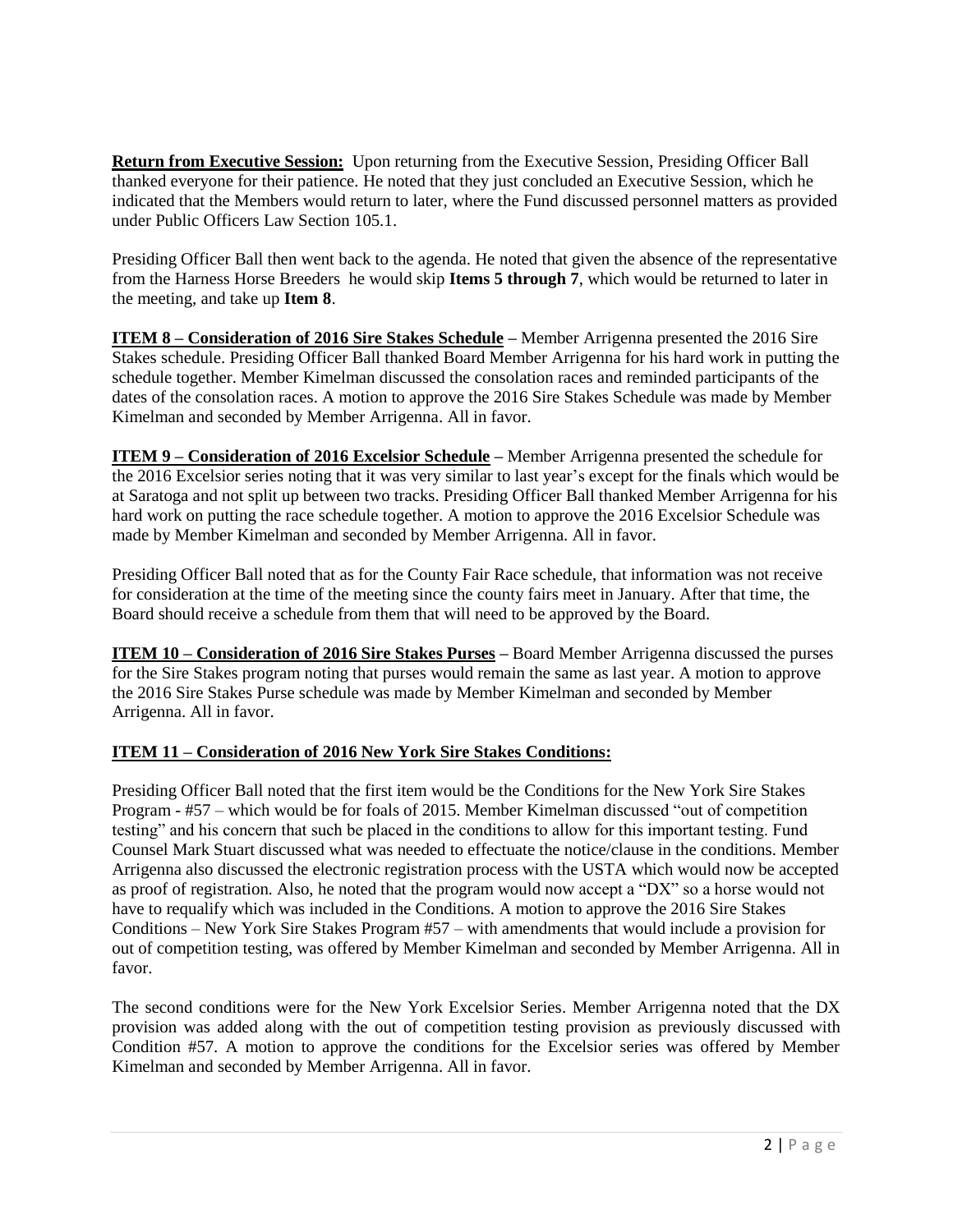The third conditions were for the County Fair Races. Members Arrigenna and Kimelman discussed the conditions for the program and the inclusion of an out of competition testing provision as included in the two previous conditions. A motion to approve the conditions for the County Fair Races with amendments that would include a provision for out of competition testing was made by Member Kimelman and seconded by Member Arrigenna. All in favor.

# **ITEM 12 – Consideration of County Fair Races – Addition of Saratoga County Fair Races** –

Presiding Officer Ball noted that the Fund received a letter from the Saratoga Harness Horsepersons Association requesting a County Fair race date for August 2016. Staff noted that under Section 335 of the Racing, Pari-Mutuel Wagering and Breeding Law, the Fund is authorized and directed in each year, in cooperation with each county agricultural society, qualified therefor under rules and regulations established by the Fund, to provide for the running of New York-bred harness horse racing events. As a result, Presiding Officer Ball noted that the Fund would need a letter from the Saratoga County Fair providing their support since these races would be conducted in cooperation with the county agricultural society. The fiscal impact would be \$26,000 but there is speculation that one or two other counties currently part of the series may not offer harness racing next year – so the fiscal impact may be minimal. If Saratoga County does offer such racing it will be conducted at the harness track. Subsequently, the Fund would only be obligated to fund the purse allotment and administration cost for a total of \$26,000. The Presiding Officer further noted that if the members were in agreement to add Saratoga County, he would like to have the motion be contingent upon a letter from the County Fair organization as a participant of the County Fair racing series. Member Kimelman noted that an effort must be made to attract people to the Fair Racing program. A motion to approve Saratoga County as part of the County Fair Race program was made by Member Arrigenna and seconded by Member Kimelman. All in favor.

## **ITEM 13 – Consideration of Out of Competition Testing/New York Drug Testing and Research**

**Program** – The members, at the November Meeting, discussed "out of competition" testing for 2015 and 2016. The Members felt the need for additional drug testing for the Sire Stakes Program. Currently the Fund has a contract with the New York Drug Testing and Research Program to conduct testing for the non-pari-mutuel racing, specifically the County Fairs – which was noted as being the next item on the Agenda. Staff had discussed such a process with representatives of the New York Drug Testing and Research Program which it was noted could conduct specific testing on additional samples collected beyond what the Gaming Commission collects. Additionally, in October of last year the Fund Members discussed such testing and approved an allocation of \$100,000 which was included in the Fund's 2015 Budget for research and "out of competition" testing. It was noted that a testing program was discussed and proposed by Dr. George Maylin – Director of the New York Drug Testing and Research Program at Morrisville State College. The members, also at their last meeting, included the possibility of an additional \$100,000 for 2016.

Dr. Maylin of the New York Drug Testing and Research Program provided a discussion to the Members on Out of Competition Testing. Presiding Officer Ball thanked Dr. Maylin for the thorough discussion on the concerns of drugs in harness racing.

Presiding Officer Ball noted that since the Fund approved a motion at the November meeting to provide \$100,000, from 2015, for this research and the availability of an additional \$100,000 in 2016, they now have to approve the contract between the Fund and the Drug Lab. He noted that the Fund had already passed a sole source resolution for such services at the July 2015 meeting and already part of the record so the Members just needed to approve the contract with the Lab.

It was noted that the Fund's authority to provide such funding exists in Section 330.1 of the Racing Law which states: "the Fund shall have perpetual existence and shall exercise all powers, authorized by this chapter and reasonable necessary for accomplishing its purposes." Section 334.4 further provides that the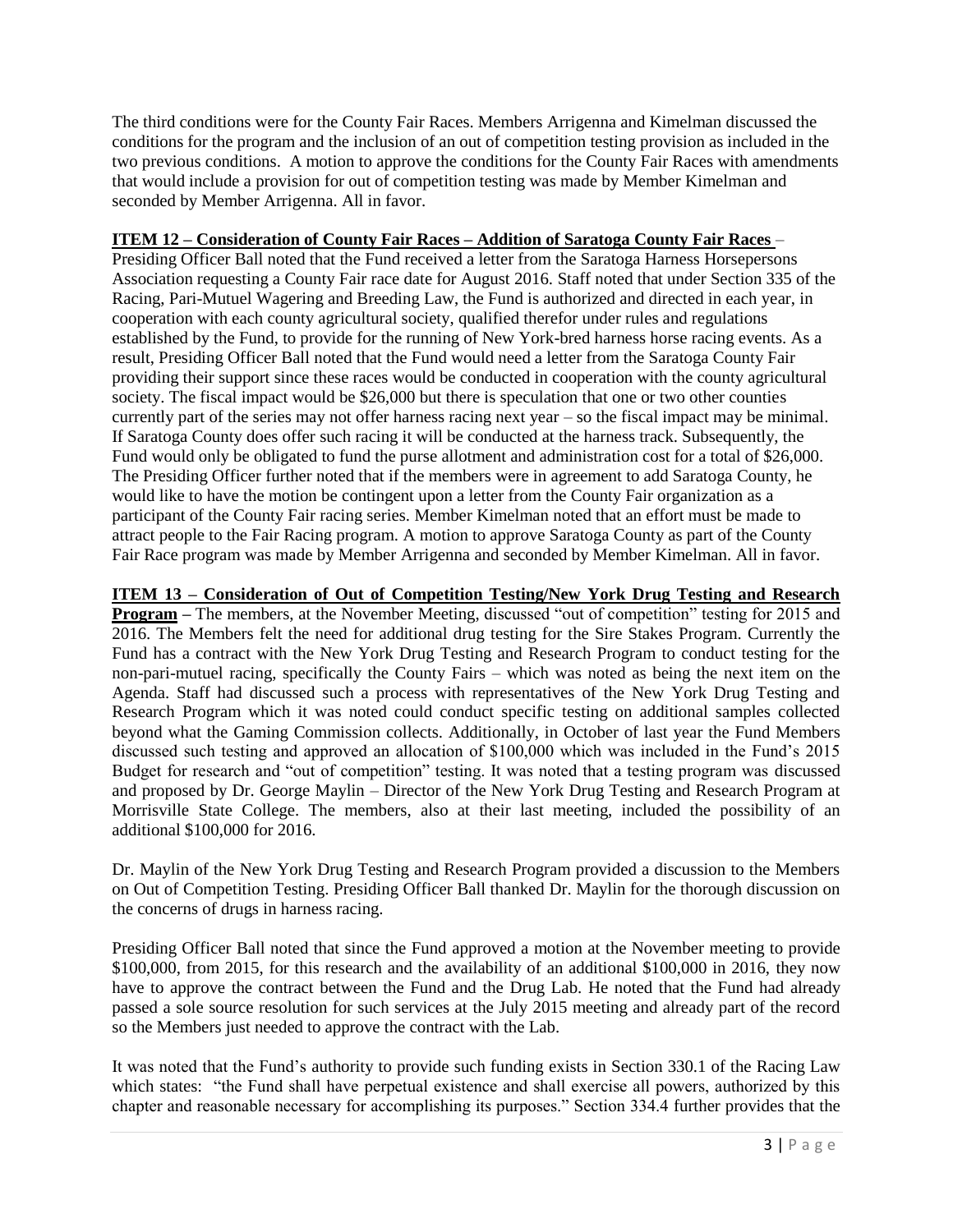"Fund shall have the power to prescribe rules and regulations to determine the eligibility of entries in New York-bred harness horse races and to effectuate the purposes and requirements set forth in this section." As a result, Presiding Officer Ball stated his belief that there was sufficient statutory authority for the Fund to undertake this activity.

A motion to approve the contract with the New York State Drug Testing and Research Program for out of competition testing as was made by Member Arrigenna and seconded by Member Kimelman. All in favor

**ITEM 14 – Consideration of County Fair Races/New York Drug Testing and Research Program –** Presiding Officer Ball asked for the item to be removed adding that the item would be discussed at the next Fund Board meeting.

**ITEM 15 – Field Inspectors – Staff Authorization –** Presiding Officer Ball noted that at the Fund's July meeting the Members discussed the need for field inspectors/investigators. He specifically noted that the Fund's counterpart on the thoroughbred side, the New York State Thoroughbred Breeding and Development Fund, employs inspectors. He noted that at the Fund's last meeting an individual was hired but that was for only Calendar Year 2015. He asked for discussion with the members to continue this program and allow staff to continue to hire per diem investigators as needed. Given that the investigators of the Gaming Commission are not readily available, he noted it would be prudent for the Fund to have its own investigators and avoid any conflicts that may be perceived or created by letting a third party handle this function. He noted that the positions would be on a per diem basis specifically focusing on out of competition testing and investigating and ensuring compliance with Fund conditions and rules when necessary. Staff indicated that there were sufficient funds to support this item. A motion was made to allow staff authorization of up to \$50,000 in calendar year 2016 to hire field investigators was made by Member Kimelman and seconded by Member Arrigenna. All in favor

**ITEM 16 – Grants** – The Fund discussed a number of grants received for consideration for Calendar year 2016. Presiding Officer Ball noted that he would first welcome a discussion of all the grant requests and then the Members could discuss how much funding should be allotted to each proposal accepted. Presiding Officer Ball noted that the Fund currently had \$131,800 in the 2016 Fund budget for grants. The Fund received 8 requests which include the following:

- **1. Harness Racing Museum and Hall of Fame**
- **2. Goshen Historic Track**
- **3. New York State 4-H**
- **4. Racing Under Saddle**
- **5. New York State Association of Agricultural Fairs**
- **6. Harness Horse Youth Foundation**
- **7. Onondaga/Oswego Harness Horsemen's Association**
- **8. Sunshine Horses**

Presiding Officer Ball took the requests in the following order:

1. **Harness Racing Museum and Hall of Fame**: The first grant proposal was from the **Harness Racing Museum and Hall of Fame**. The Museum had submitted a request to the Fund for a \$50,000 grant for 2016. It was noted that the Fund has been active with the Museum in supporting efforts to continue the fine work that the Museum has come to be associated with. During 2015, the Fund provided a grant to the Museum of \$40,000 in October of 2014 for Calendar Year 2015. The Museum was now requesting \$50,000 for Calendar Year 2016 to continue those programs. Presiding Officer Ball noted that in early 2015, the Fund members had the opportunity to visit the Museum in Goshen. He added that it is apparent that the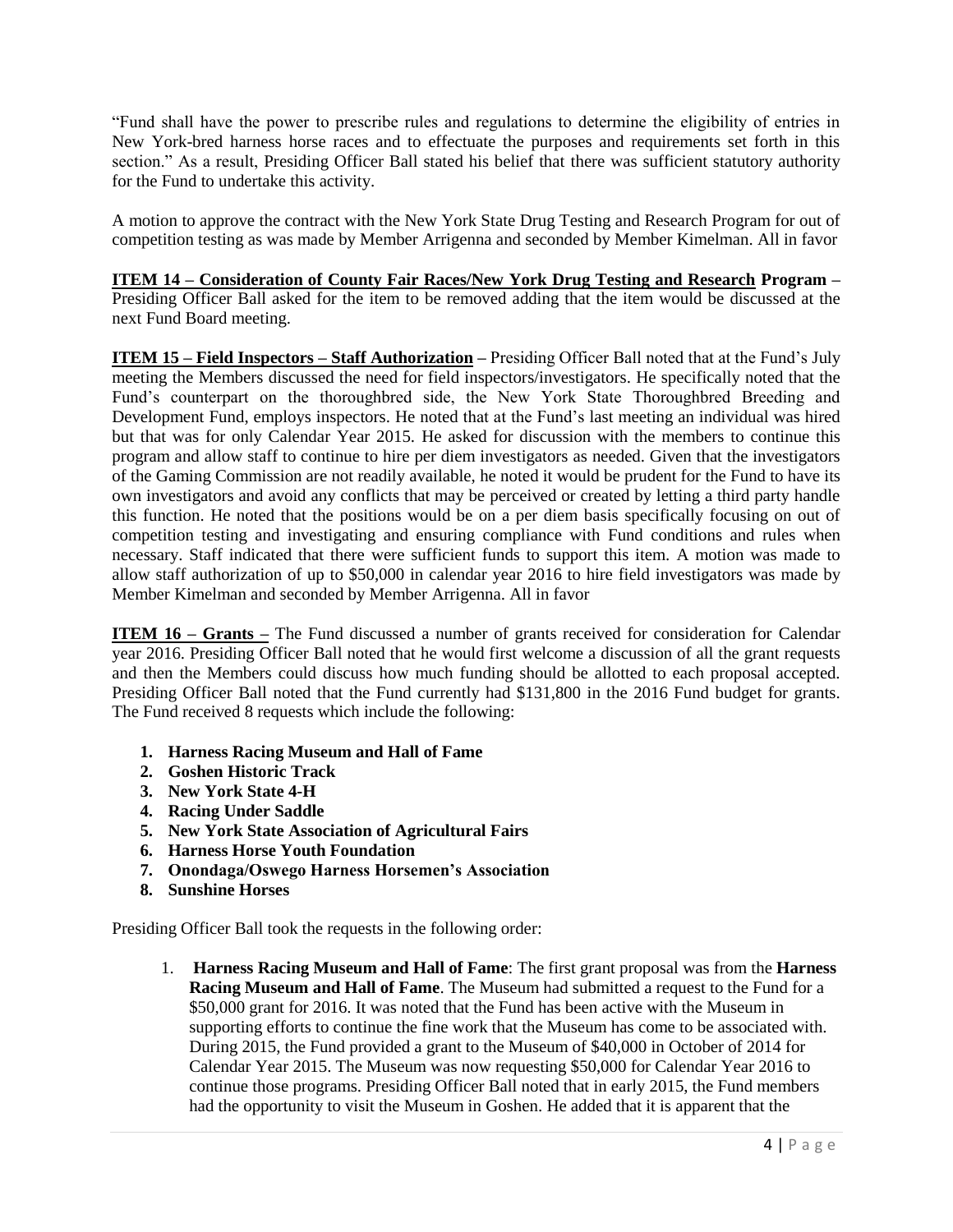Museum's Education Department plays a significant role in educating, entertaining and promoting harness racing, the Standardbred horse and agriculture in New York State during this time. Presiding Officer Ball also noted that under Section 332.1(i) of the Racing, Pari-Mutuel Wagering and Breeding Law, the Fund is authorized to distribute monies received by it "to support and promote research, educational programming, and the preservation of the history and traditions of harness and trotting horse racing through acquiring and maintaining collections of artifacts, memorabilia and documents related to such history." Presiding Officer Ball noted that the grant proposal met that standard. Janet Terhune, Executive Director of the Museum, provided some discussion as to how these funds, if approved by the Members, would be utilized.

- 2. **Goshen Historic Track:** The second grant proposal was from the **Goshen Historic Track.** Presiding Officer Ball noted that the Track, which Members also visited earlier this year, had requested that the Fund provide a \$50,000 grant for 2016. The Fund supported the Track's request earlier this year with a grant of \$40,000 for 2015. These funds were used to renovate and rehabilitate the Historic Judge's Stand and Bandstand. The Track was now requesting funding to partially cover the cost of rehabilitating their Grandstand which is an on-going project. He added that under Section 332.1(i) of the Racing, Pari-Mutuel Wagering and Breeding Law, the Fund is authorized to provide such funding in "maintaining a historic race track that is designated as a national registered historic landmark." He noted that the grant proposal met that standard.
- 3. **New York State 4-H Program:** The third grant proposal was from **New York State 4-H**  which had submitted a grant request to the Fund in the amount of \$80,000. The funding would be dispersed over several 4-H program areas that essentially provide for youth development programs. Presiding Officer Ball noted that the Fund has supported 4-H over the past few years and the support received has become an essential component of the 4-H programs. He noted that these programs have a wide reach in both rural and urban areas and a long track record of extending resources effectively through the Cooperative Extension/4-H system. He further noted that under section 332.1(b) and section 332.3 of the Racing, Pari-Mutuel Wagering and Breeding Law the Fund is authorized to distribute monies received by it "to such 4-H societies, such amounts as the directors deem advisable, as are engaged or propose to engage in a program for the development of Standardbred horses." Presiding Officer Ball noted that the grant proposal met that standard. Andrew Turner - NYS 4-H State Leader, Dr. Eva Conant, Cornell University Equine Extension Specials in the Department of Animal Sciences, and Alycia Schick, NYS 4-H Events Coordinator with Cornell Cooperative Extension of Madison County provided a discussion of the grant request.
- 4. **Racing Under Saddle:** Presiding Officer Ball noted that last year the Fund provided a grant to the **Racing Under Saddle** for \$5,000. The organization was requesting \$8,000 for 2016. He added that the 2015 Fair Series included nine races at seven fairs across the State but next year they intend to add three or four more county fairs – the reason for the slight increase. He added that such funding would be allowed under Section 332 of the Racing, Pari-Mutuel Wagering and Breeding Law which provides funding at county agricultural society harness racing events. He noted that the grant proposal met that standard adding that Racing Under Saddle is another way to promote and enhance New York's already stellar Standardbred breeding and racing programs.
- 5. **New York State Association of Agricultural Fairs:** The fifth grant request was from the **New York State Association of Agricultural Fairs**. They had requested a grant of \$5,200 to print and distribute a fair list brochure which they have been providing for the past several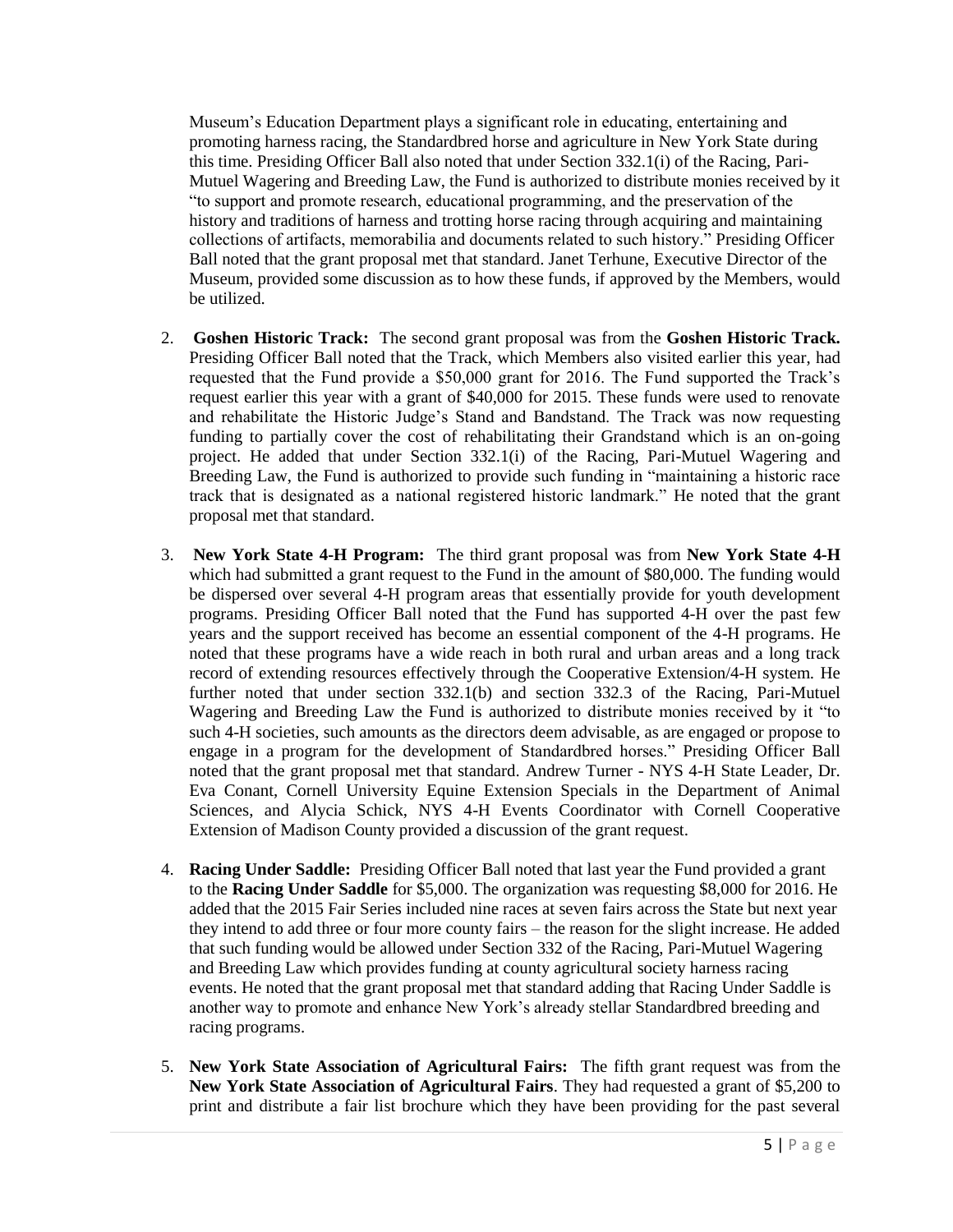years. Presiding Officer Ball noted that the Fund has since 2013 provided assistance to the Association in producing this brochure. Section 332 of the Racing, Pari-Mutuel Wagering and Breeding law provides funding, as shall be determined by the fund, for "county and town agricultural society harness racing events." Presiding Officer Ball noted that the grant proposal met that standard.

6. **Harness Horse Youth Foundation:** The sixth grant request was from the **Harness Horse Youth Foundation (HHYF)** which submitted a grant request in the amount of \$7,500. The Harness Horse Youth Foundation requested these funds to assist with their New York activities to introduce and educate young people and their families about Standardbreds. Presiding Officer Ball noted that HHYF continues to increase awareness of harness racing. Last year, the Harness Horse Youth Foundation received \$6,748 and conducted a program similar to that proposed in 2016. Presiding Officer Ball noted that the grant request qualified for consideration under Section 332 of the Racing, Pari-Mutuel Wagering and Breeding law which provides funding, as shall be determined by the Fund, but not in excess of one and onehalf percent thereof, in an account designated "to support and promote research, educational programming." He noted that the grant proposal met that standard.

Presiding Officer Ball also noted that there were two other grant requests that could not be considered. He noted the following with respect to the two that did not meet the Fund's statutory requirements and/or concerns to be considered.

- 7. **Onondaga/Oswego Harness Horsemen's Association:** The grant proposal was from the **Onondaga/Oswego Harness Horsemen's Association** requesting \$300,000 in funding for the construction of a ½ mile wide jog track and the purchase of the necessary equipment to maintain it. Presiding Officer Ball noted that the grant request was quite significant at \$300,000 especially since the Fund's grant budget was \$131,800. He also noted that the plans for the State Fair are on-going and a possible alternate fair grounds parcel may or may not be available. Their proposal also noted the possibility of a track being built in the Hastings-Brewerton area. Given the Fund's limited resources and the proposal's lack of specificity of a definitive site further creates issues for consideration. Given these concerns Presiding Officer Ball suggested that the Members wait until more information was available in regards to what was happening at the State Fair and a more detailed accounting on how these funds would be specifically utilized.
- 8. **Sunshine Horses – Aftercare:** The final request was from **Sunshine Horses**. Sunshine Horses is a not for profit entity devoted to providing alternatives to NY-bred Standardbreds after their racing careers are over. Presiding Officer Ball noted that while the proposal was certainly worthy of funding, he noted that the Fund did not have the statutory authority to provide funding for aftercare programs. He noted that the Fund's authority to fund grants is clearly delineated in Article 3 of the Racing Law. He added that there are other programs in New York that are committed to this endeavor and encouraged them to seek support there.

After discussing all proposals, Presiding Officer Ball asked the members which grants to approve and at what funding levels. He noted that there was a total of \$136,000 for grants for calendar year 2016. The members agreed on the following levels of support:

> **Harness Racing Museum and Hall of Fame – \$40,000 New York State 4-H – \$40,000 Racing Under Saddle – \$5,000 New York State Association of Agricultural Fairs – \$5,200**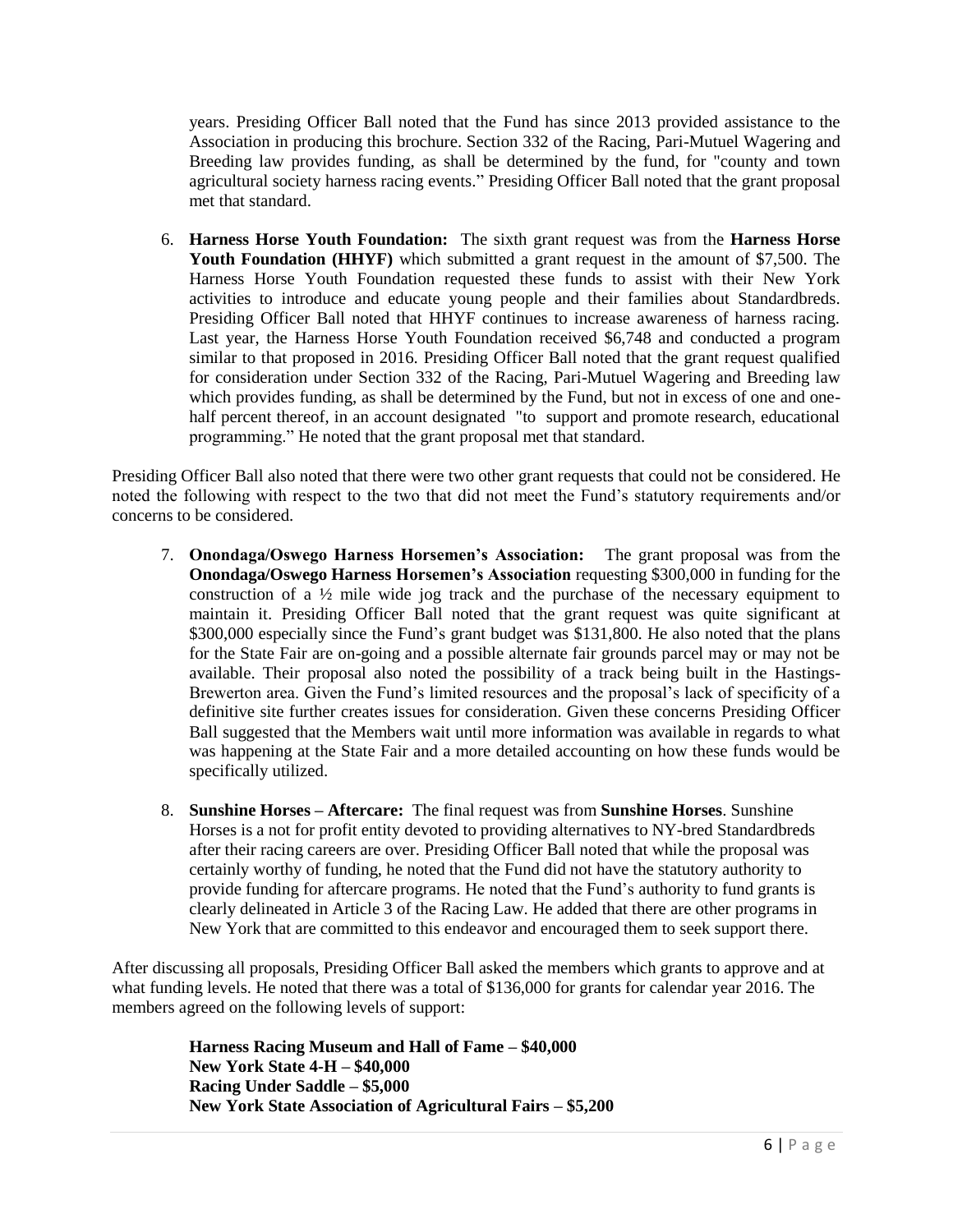## **Harness Horse Youth Foundation – \$7,500**

A motion was made by Member Arrigenna and seconded by Member Kimelman to provide the funding noted above. All in favor.

Member Arrigenna proposed a second motion to approve the following given Member Kimelman noted he would abstain given his position on the applicant's Board of Director. Member Arrigenna made a motion, seconded by Presiding Officer Ball, to support the funding at the following level:

### **Goshen Historic Track – \$40,000**

Presiding Officer Ball and Member Arrigenna voted in favor of the Motion, Member Kimelman abstained.

**ITEM 17 - Consideration of Fund Policies –** Presiding Officer Ball discussed the Fund's policies and the need that each year the Fund Board re-affirms the policies of the Fund. Twenty-two policies were considered and noted below. Presiding Officer Ball noted all 22 items for the record.

- 1. Violence in the Workplace
- 2. Sexual Harassment Policy
- 3. Affirmative Action Policy
- 4. Cancellation of Undeposited/Uncashed Checks
- 5. Project Sunlight
- 6. Minority and Women Owned Business Enterprises
- 7. Lobbying Policy
- 8. Hiring Policy
- 9. Equipment Control Policy
- 10. Communications and Computers Policy
- 11. Credit Card Policy
- 12. Cash Receipts Policy
- 13. Collections Procedures/Policy
- 14. Procurement Guidelines
- 15. Whistle Blowing Policy
- 16. Records Retention Policy
- 17. Investment Policy
- 18. Disposal of Property Policy
- 19. Grants Policy
- 20. Internal Control Policy
- 21. Time and Attendance Policy
- 22. Travel Policy

Member Kimelman made the motion to approve all 22 policies for 2016 and Member Arrigenna seconded the motion. All in favor.

# **ITEM 18 – Annual Agriculture and NYS Horse Breeding Development Fund 2016 Financial Audit**

**– Status –** Presiding Officer Ball noted that RFPs were sent out to conduct the audit work and requested an update from staff. Staff provided a discussion of the audit work and firms that had responded to the RFPs. A motion was made by Member Arrigenna, seconded by Member Kimelman, to hire Valles Vendiola to provide the financial audit for the Fund. All in favor.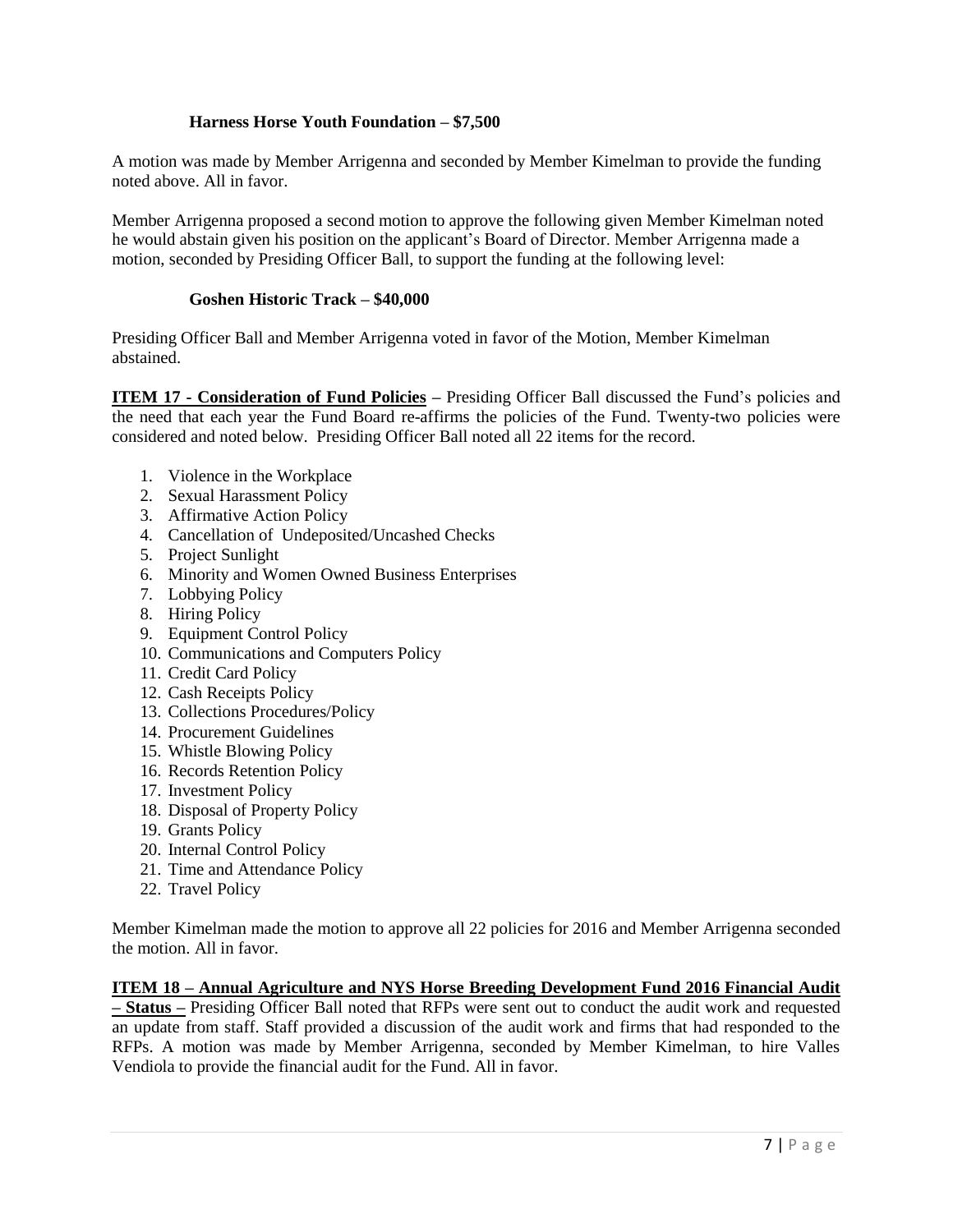**ITEM 19 – Zweig Report –** Presiding Officer Ball noted that the Fund provides 2% of its revenue to the Zweig Committee. Staff provided a report on the Zweig Committee's recently held annual meeting.

**ITEM 20: – New/Old Business –** Presiding Officer Ball provided an update on the hiring of investigators by the Fund. He noted that at the last meeting Fund Members discussed the need for field inspectors/investigators. He specifically noted that the Fund's counterpart on the thoroughbred side, the New York State Thoroughbred Breeding and Development Fund, employs inspectors. As reported at that meeting Joel Leveson was selected. Mr. Leveson was selected on a per diem basis specifically focusing on out of competition testing including the county fair races where he has already spent a lot of time. He will provide a final report by the end of the year on his work and, as agreed when approved, such work shall not exceed \$20,000.

**Executive Session:** Presiding officer Ball called for the members to reconvene into Executive Session to discuss a personnel matter. He indicated that Gaming Commission Counsel Ed Burns should remain in the room for the session. The matter was limited to personnel matters as provided under New York Public Officers Law Section 105.1.f .

**Return from Executive Session:** Upon returning from the Executive Session, Presiding Officer Ball thanked everyone again for their patience. He noted that they just concluded an Executive Session where the Fund discussed personnel matters as provided under Public Officers Law Section 105.1 and then returned to the agenda.

Presiding Officer Ball noted that the Members would now be taking up Items 5 through 7 that were previously skipped.

**ITEM 5 - Shared Services Agreement:** Presiding Officer Ball provided an update on the Shared Services Agreement with the Gaming Commission.

**ITEM 6: Harness Horse Breeders 2016 Contract** – Presiding Officer Ball noted that the contract between the Fund and the Harness Horse Breeders was on the agenda. In discussing the Item, Presiding Officer Ball noted that the Fund was created in order that it may promote the breeding of horses and the conduct of equine research in this state on its own responsibility and under its own business management. The policy, good faith and interest of the state are concerned with the management and development of the Fund and are committed to the promotion of horse breeding and equine research in this state. In carrying out this statutory mandate, the Board of Trustees of the Fund has historically recognized, and continues to recognize that Harness Horse Breeders of New York State, Inc. ("HHB") as a sole source vendor with respect to the effective and efficient promotion of the Standardbred breeding industry as contemplated by the Racing Law. In this regard, the Fund's Board of Trustees recognized that: (1) the mission of the HHB is substantially aligned with the mission of the Fund, and (2) HHB is the statewide Standardbred breeders association representing the majority of the breeders of registered Standardbreds throughout New York State. For these reasons HHB is uniquely positioned to carry out, on a costeffective basis, the measurable objectives of the Fund by advancing and promoting the Standardbred racing industry, and agricultural pursuits generally, throughout the State of New York.

Betty Holt, Executive Director of the Harness Horse Breeders, discussed her organization responsibilities under the contract. Presiding Officer Ball noted that staff was recommending a 6 month contract, as the Fund continues to seek an Executive Director, at last year's rate of \$158,300. During those discussions, staff had removed some responsibilities in regards to inspections but has suggested utilizing those savings for the HHB to provide additional promotion and advertising.